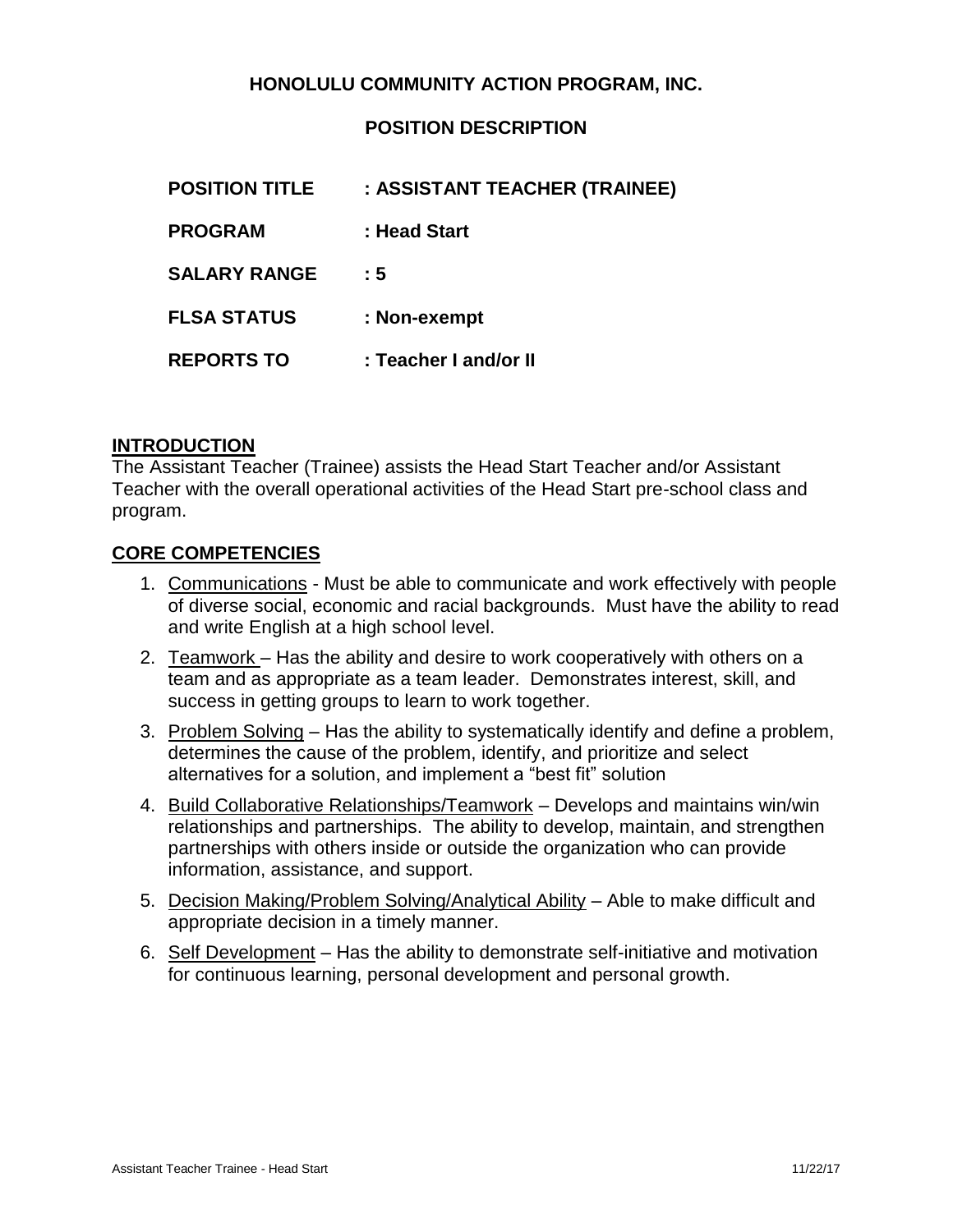## **ESSENTIAL POSITION & RESPONSIBILITIES** includes the following.

1. Assist the teacher and/or Assistant Teacher in implementing classroom activities, including individual and small group play; help plan for and supervise outdoor play.

2. Assist in preparation and maintenance of classroom records, including daily lunch count, USDA worksheets and attendance. Assist in snack preparation, shopping, purchasing and record keeping; pickup and return lunch containers;

3. Assist in maintaining a classroom environment, including the bulletin boards and preparing learning materials. Assist in daily classroom cleanup. Help plan and implement parent education and parent involvement activities. Participate in in-service training.

#### **MINIMUM QUALIFICATIONS**

To perform this job successfully, an individual must be able to perform each essential duty satisfactorily. The requirements listed below are representative of the knowledge, skill and /or ability required. Reasonable accommodations may be made to enable individuals with disabilities to perform the essential functions.

## **EDUCATION**

Possess a high school diploma or a GED.

#### **EXPERIENCE**

Two years of directly related experience.

An Assistant Teacher (Trainee) may be promoted to Assistant Teacher, Grade 7, with a Child Development Associate (CDA) or Associate degree in Human Development/Early Childhood Education.

An Assistant Teacher (Trainee) may be demoted to a Substitute Teacher (SubHire) position if Assistant Teacher requirements are not met within three (3) years of date of employment as an Assistant Teacher (Trainee).